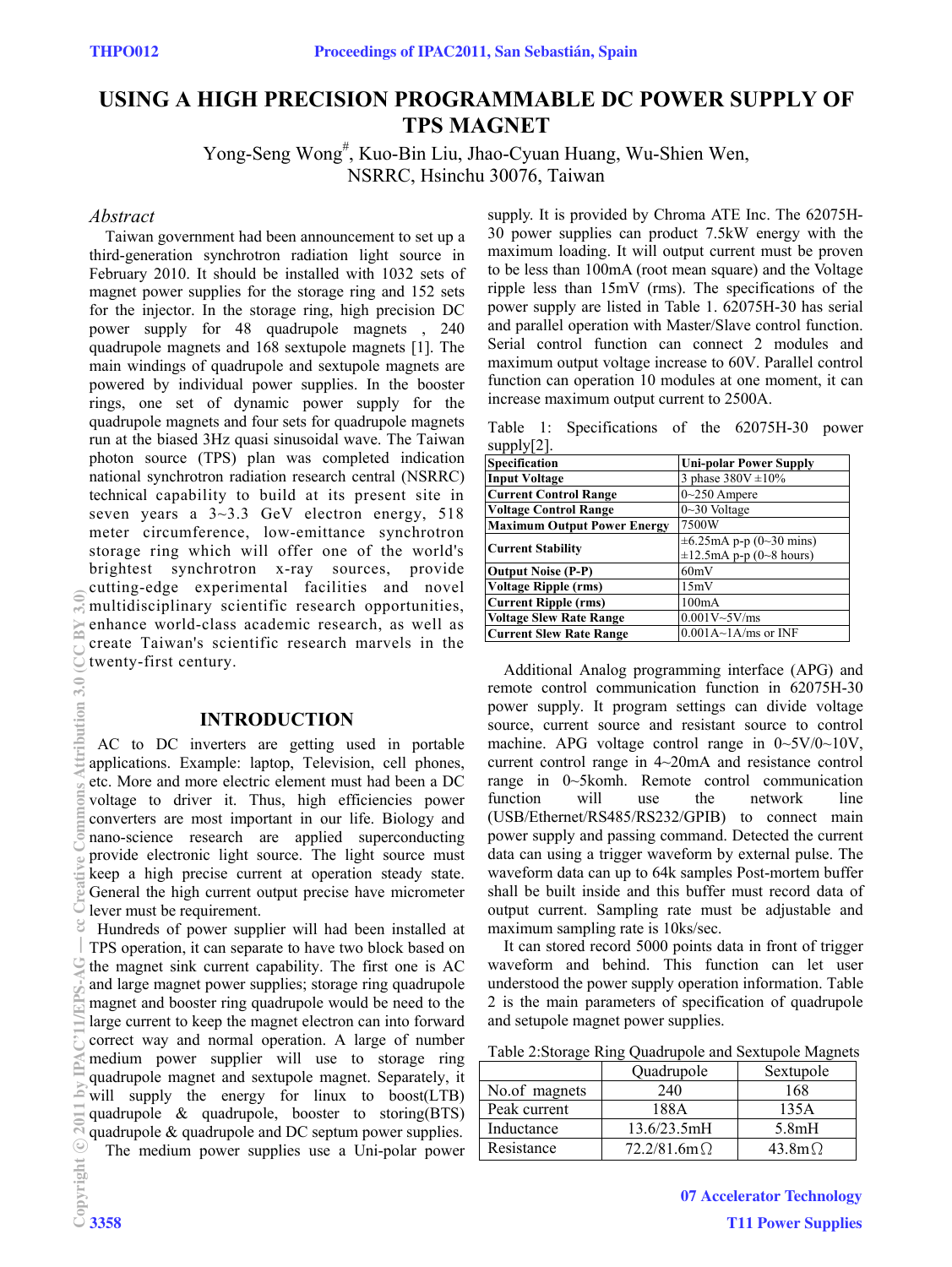## **POWER SUPPLY OPERATION THEORY**

Chroma 62075H-30 can divide by input power state (Fig. 1a) and output power state (Fig. 1b). Input power states have included a bridge rectifier; large inductance and capacitance. It will transform 3 phase 380V input voltage to DC bus. Output power stage includes hardware state and controller state. Hardware state has power switch module; full bridge circuit and a dummy load. The dummy load function to start at constant current source, it will adjustment dummy load current by output voltage and program voltage less than output voltage. Controller states have current feedback control, voltage feedback control; constant current mode and constant voltage mode (CC/CV) detect controller and isolated driver. Chroma 62075H-30 power supply power state and controller structure as shown to Fig. 1. Power switch and transformer will pass DC bus voltage energy to full bridge rectifier, using a twice serial capacitor to provide a low ripple output current and low ripple output voltage. This power supply has voltage feedback controller and current feedback controller through to AC/DC converter and DC/AC converter transfer the feedback data to IC UC3895. UC3895 is a phase-shift pulse width modulation (PWM) controller that implements control of a full-bridge power stage by phase shifting the switching of one halfbridge with respect to the other. It can be used either as a voltage mode or current mode controller and operation to provide high efficiency at high frequencies. In laboratory, we would be used a large inductance become a loading, it has maximum tolerate current 750A and 23.5mH /81.6m omh, instrument setting had shown as Fig. 2. The picture has show chroma 62075H-30 power supply in iron brace (left side) and the quadrupole inductance load (right side)



(a) Chroma 62075H-30 input state





Figure 2: Chroma 62075H-30 power supply at laboratory

## **PROGRAM SEQUENCE FUCNTION**

62075H-30 allows users to program the sequence for output in "list mode". Each sequence in "list mode" can be edited with voltage setting, voltage slew rate, current setting, current slew rate, running time and trigger type. In "list mode" there are maximum 100 sequences that can be added liberally in one program. Testing a program sequence type is auto mode, it will step by step to carry out of program setting. Initial current 0A rising to 100A and slew rate is 0.1A/ms until 5 seconds after it will still rise the current to 250A and twice the same mode step. Detail information had been show as table 3 and testing waveform show as Fig. 3.

Table 3: Program Sequence Function Data

| $PROG$ No = 1            |                          |
|--------------------------|--------------------------|
| $RUN COUNT = 2$          |                          |
| $SEQ$ No = 1             | $SEQ$ No = 2             |
| Voltage = $10 (V)$       | Voltage = $10 (V)$       |
| Current = $100(A)$       | Current = $250(A)$       |
| Time = $5.000$ (s)       | Time = $5.000$ (s)       |
| $SEQ$ Type = $AUTO$      | $SEQ$ Type = $AUTO$      |
| $VS.R. = 1.000 (V/ms)$   | $VS.R. = 1.000 (V/ms)$   |
| I S. R. = $0.100$ (A/ms) | I S. R. = $0.100$ (A/ms) |